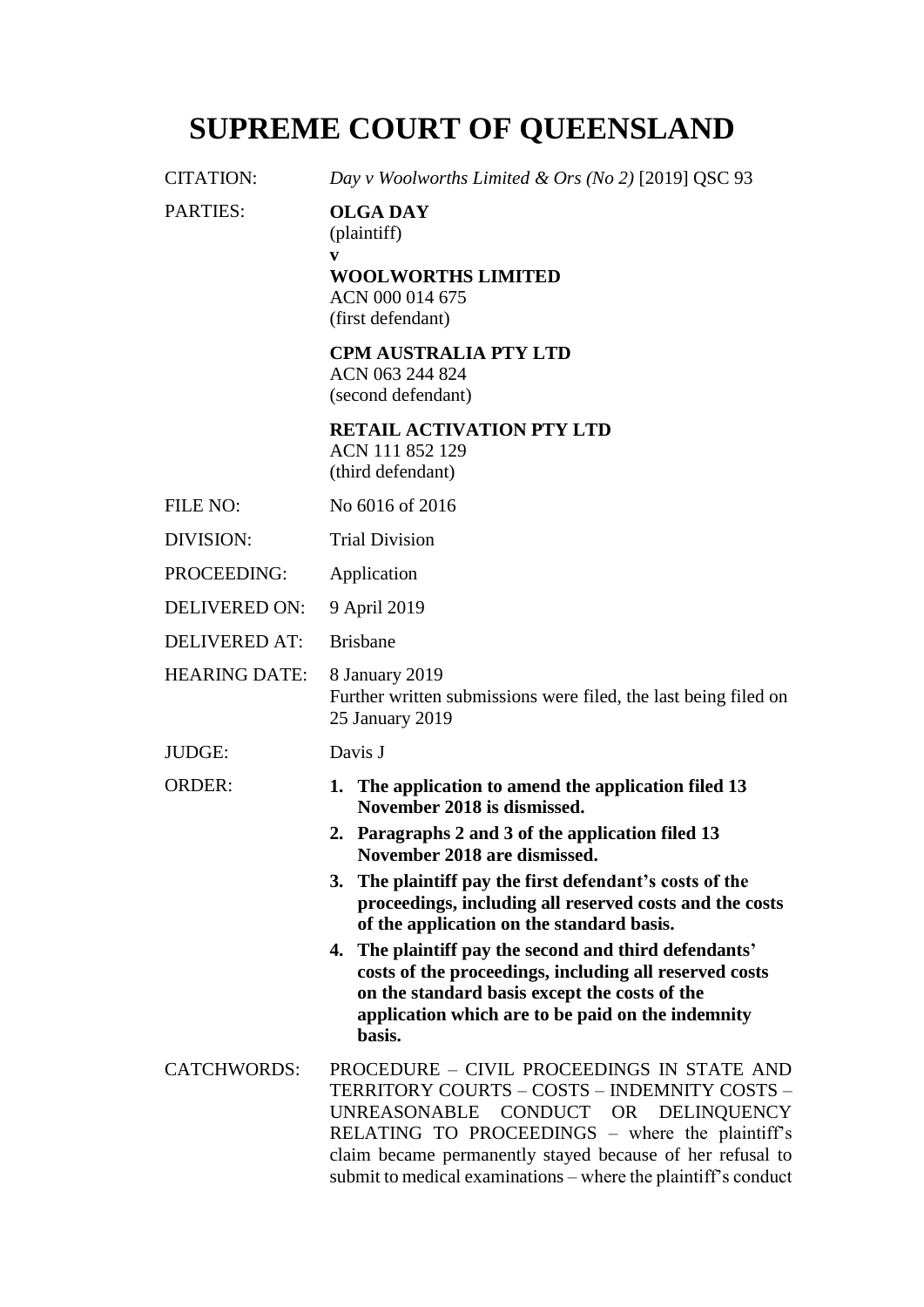led to the effective failure of her claim – whether indemnity costs should be awarded against the plaintiff

PROCEDURE – CIVIL PROCEEDINGS IN STATE AND TERRITORY COURTS – COURT SUPERVISION – AMENDMENT – ORIGINATING PROCESS, PLEADINGS ETC – where the plaintiff applied for leave to amend her application – whether the proposed amendments could be added to the application

PROFESSIONS AND TRADES – LAWYERS – RIGHTS AND PRIVILEGES – RIGHTS OF AUDIENCE – BARRISTERS – where the plaintiff submits that the conduct of the barristers was such as they should be disqualified from appearing – whether the conduct of the barristers does disqualify them

*Personal Injuries Proceedings Act* 2002 *Uniform Civil Procedure Rules* 1999, r 367, r 375, r 681, r 703

*Bell Lawyers Pty Ltd v Pentelow* [2018] HCA Trans 264, cited *Colgate Palmolive Company & Anor v Cussons Pty Limited* (1993) 46 FCR 225, cited *Day v Humphrey & Ors* [2017] QCA 104, cited *Day v Humphrey & Ors* [2019] QSC 38, cited *Day v Woolworths Limited & Ors* [2018] QCA 105, cited *Day v Woolworths Limited & Ors* [2016] QCA 321, cited *Day v Woolworths Limited & Ors* [2016] QCA 337, cited *Day v Woolworths Limited & Ors* [2018] QSC 266, cited *Day v Woolworths Limited & Ors* [2018] HCASL 253, cited *Day v Woolworths Limited & Ors* [2019] QSC 40, cited *Giannarelli v Wraith* (1988) 165 CLR 543, cited *Grimwade v Meagher* [1995] 1 VR 446, applied *Kooky Garments Limited v Charlton* [1994] 1 NZLR 587, cited *London Scottish Benefit Society v Chorley* (1884) 13 QBD 872, cited *Pentelow v Bell Lawyers Pty Ltd* [2018] NSWCA 150, cited *Queensland Law Society Inc v Wright* [2001] QCA 58, cited *Yunghanns v Elfic Limited* (unreported, Victorian Supreme Court, 3 July 1998) Gillard J, cited *Woolworths Limited v Day & Ors* [2016] QDC 81, cited COUNSEL: The plaintiff appeared in person G W Diehm QC and G C O'Driscoll for the first defendant and for themselves R Morton for the second and third defendants SOLICITORS: The plaintiff for herself Ashurst Australia for the first defendant Mills Oakley for the second and third defendants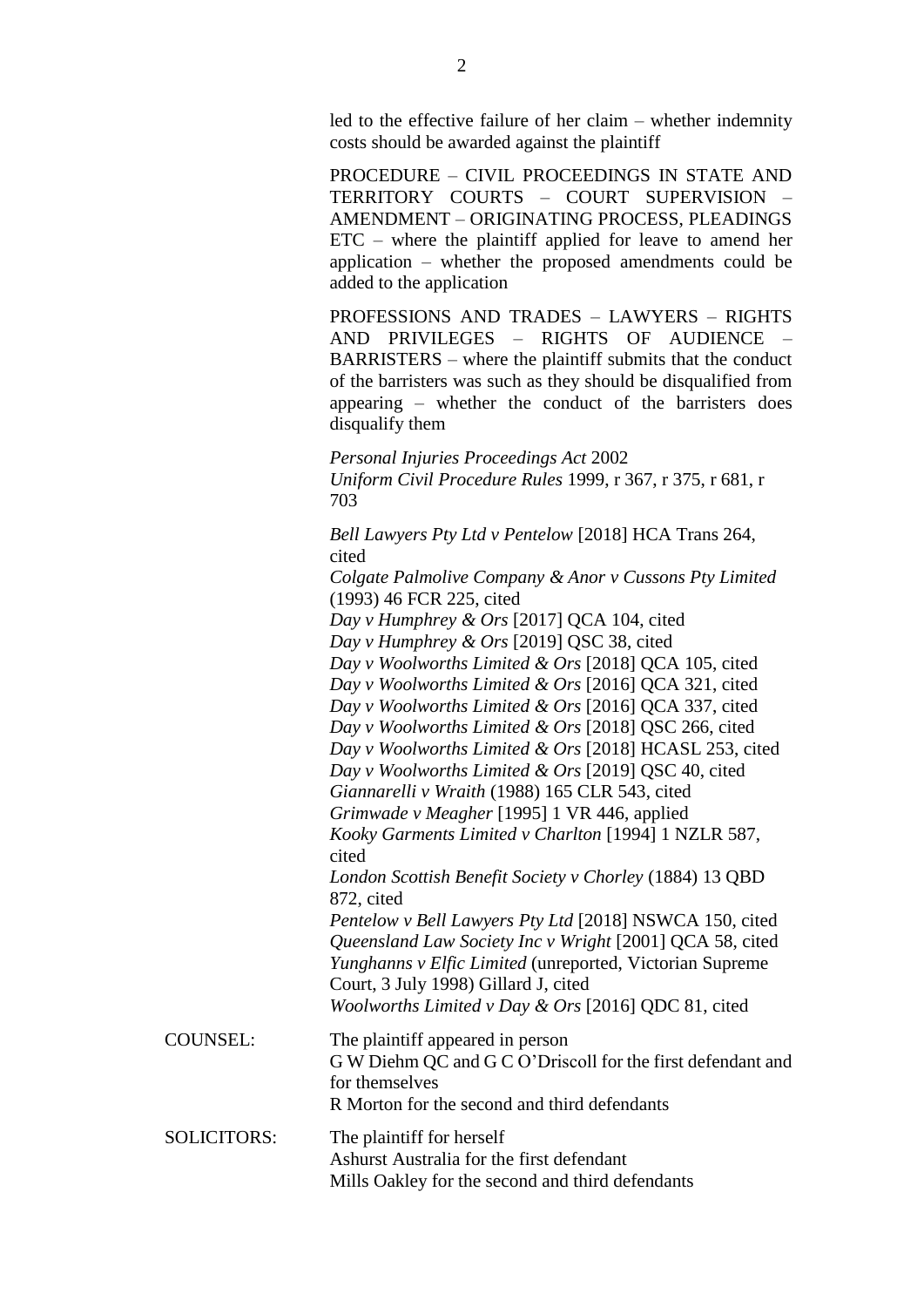- [1] The plaintiff sued the defendants as a result of injuries sustained when she allegedly fell on 18 December 2014 at a Woolworths supermarket at Springfield. She allegedly slipped on something that she said had fallen onto the floor from a demonstration being conducted by the second and third defendants.
- [2] This is a proceeding with a long history which is explained in earlier judgments.<sup>1</sup> It is not necessary to repeat that history.
- [3] Although the plaintiff's claim became permanently stayed as a result of her failure to submit to medical examinations, she persisted in an application filed in the proceedings<sup>2</sup> in these terms:
	- "1. Pursuant to Rule 367 of the *Uniform Civil Procedure Rules* 1999 (Qld), and/or the inherent jurisdiction of the Court, Davis J be recused from any further involvement in the above proceedings.
	- 2. Pursuant to the inherent jurisdiction of the Court:
		- 1) Mr Geoffrey Diehm, the Queen's Counsel of Jeddart Chambers, to be restrained from acting for Woolworths Limited (selfinsured) in the interests of protecting the integrity of the judicial process and the due administration of justice;
		- 2) Mr Gerard O'Driscoll, the Counsel of Clashfern Chambers to be restrained from acting for Woolworths Limited (self-insured) in the interests of protecting the integrity of the judicial process and the due administration of justice;
	- 3. The defendants pay the plaintiff's disbursements and outlays of and incidental to this application."
- $[4]$  One of the earlier judgments<sup>3</sup> was under appeal when the present application came before me.<sup>4</sup> Mr Diehm QC and Mr O'Driscoll are briefed in the appeal and so the plaintiff's application seeking to have them enjoined from acting for the first defendant has a practical consequence. All parties urged me to hear the application and I did so.<sup>5</sup>
- [5] The present application was heard on 8 January 2019. On that day I dismissed the application that I recuse myself from hearing the application against Mr Diehm QC and Mr O'Driscoll and I reserved my reasons. I published those reasons on 1 March 2019.<sup>6</sup>
- [6] After I dismissed the recusal application, the plaintiff told me that she was too ill to continue. I made directions for the remaining issues to be determined on written submissions. The remaining issues are:
	- (i) determination of the application against Mr Diehm QC and Mr O'Driscoll;
	- (ii) determination of the costs of the first defendant;

<sup>1</sup> *Day v Woolworths Limited & Ors* [2018] QSC 266 and *Day v Woolworths Limited & Ors* [2019] QSC 40.

Filed on 13 November 2018, before the proceedings became permanently stayed.

<sup>3</sup> *Day v Woolworths Limited & Ors* [2018] QSC 266.

<sup>4</sup> The subsequent decision of *Day v Woolworths Limited & Ors* [2019] QSC 40 is now also under appeal.

<sup>5</sup> For an explanation of the background see *Day v Woolworths Limited & Ors* [2019] QSC 40 at [4].

<sup>6</sup> *Day v Woolworths Limited & Ors* [2019] QSC 40.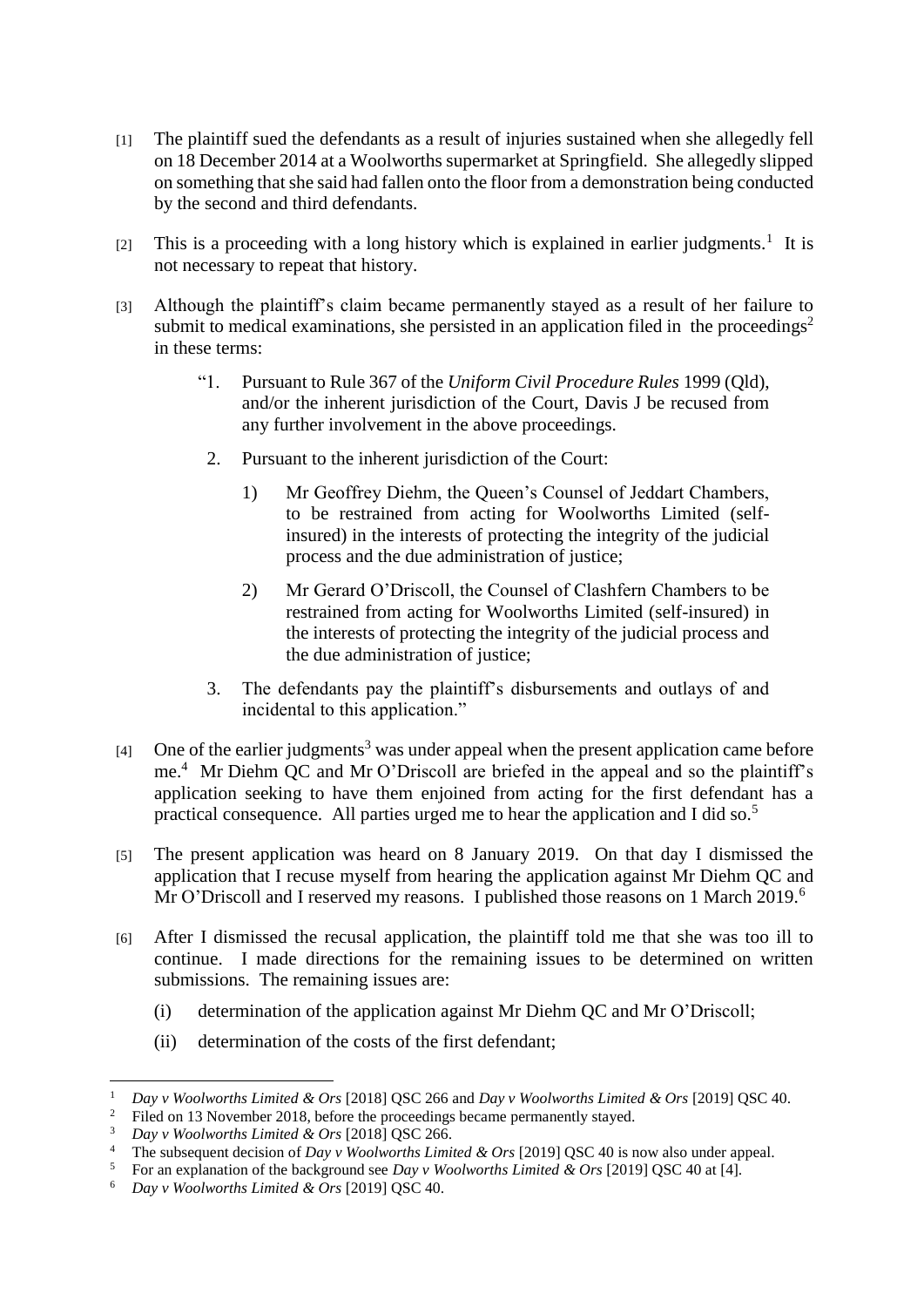- (iii) determination of the costs of the second and third defendants.
- [7] The second and third defendants have no interest in the plaintiff's application to enjoin Mr Diehm OC and Mr O'Driscoll from acting for the first defendant. However, the first order sought was that I be recused from "any further involvement in the above proceedings" which at least potentially (even though the proceedings are permanently stayed) could, if leave was given to bring further applications in the proceedings, include applications beyond those brought against Mr Diehm QC and Mr O'Driscoll. The second and third defendants were served with the application. They appeared through Mr Morton of counsel and made submissions on the recusal application. Therefore, the issue of their costs of the application arises. They also seek their costs of the proceedings which are now stayed.
- [8] In accordance with the directions, written submissions were exchanged. The plaintiff purported to file an "amended application" with her written submissions. The amendment is opposed so it is necessary to deal with that issue first.

#### **Proposed amendment of the application**

- [9] Two paragraphs are sought to be added to the application by amendment. These are:
	- "5. The above proceedings to be lifted from the stay orders made by Justice Douglas on 27 November 2017 and by Justice Davis on 16 November 2018 for filing and determination of the application in order to avoid multiplicity of the proceedings.
		- 6. Pursuant to section 8 of the *Supreme Court of Queensland Act* 1991 (Qld) and the provisions of Chapter 20, Part 7, Division 3 of the *Uniform Civil Procedure Rules* 1999 (Qld)
			- 1) Mr Geoffrey Diehm QC the Queen's counsel of Jeddart Chambers, Mr Gerard O'Driscoll, the Counsel of Clashfern Chamber and Ms Gabrielle Forbes of Ashurst Australia to be punished for contempt of Court for breaching the Court orders issued by his Honour Justice Flanagan on 6 October 2017 and by his Honour Justice Douglas on 26 November 2017 by filing on 29 January 2018 the court documents and on 25 October 2018 the application seeking to dismiss or stay the above proceedings, which were already stayed by the Order of Justice Douglas of 27 November 2017 - without seeking the listing the above matter for the Court review before Justice Mullins, an appointed Supervised Case List Judge and without seeking the Court leave for lifting the stay of the above proceedings. which were stayed under the Order of Justice Douglas made on 27 November 2017;
			- 2) Mr Simon Carter of Mills Oakley Lawyers, solicitor for the second and third defendants (insured by Zurich Insurance) to be punished for contempt of Court for breaching the Court orders issued by his Honour Justice Flanagan on 6 October 2017 and by his Honour Justice Douglas on 26 November 2017 by filing the application on 24 October 2018 seeking the Court order to dismiss or to stay the above proceedings, which were already stayed by the Court order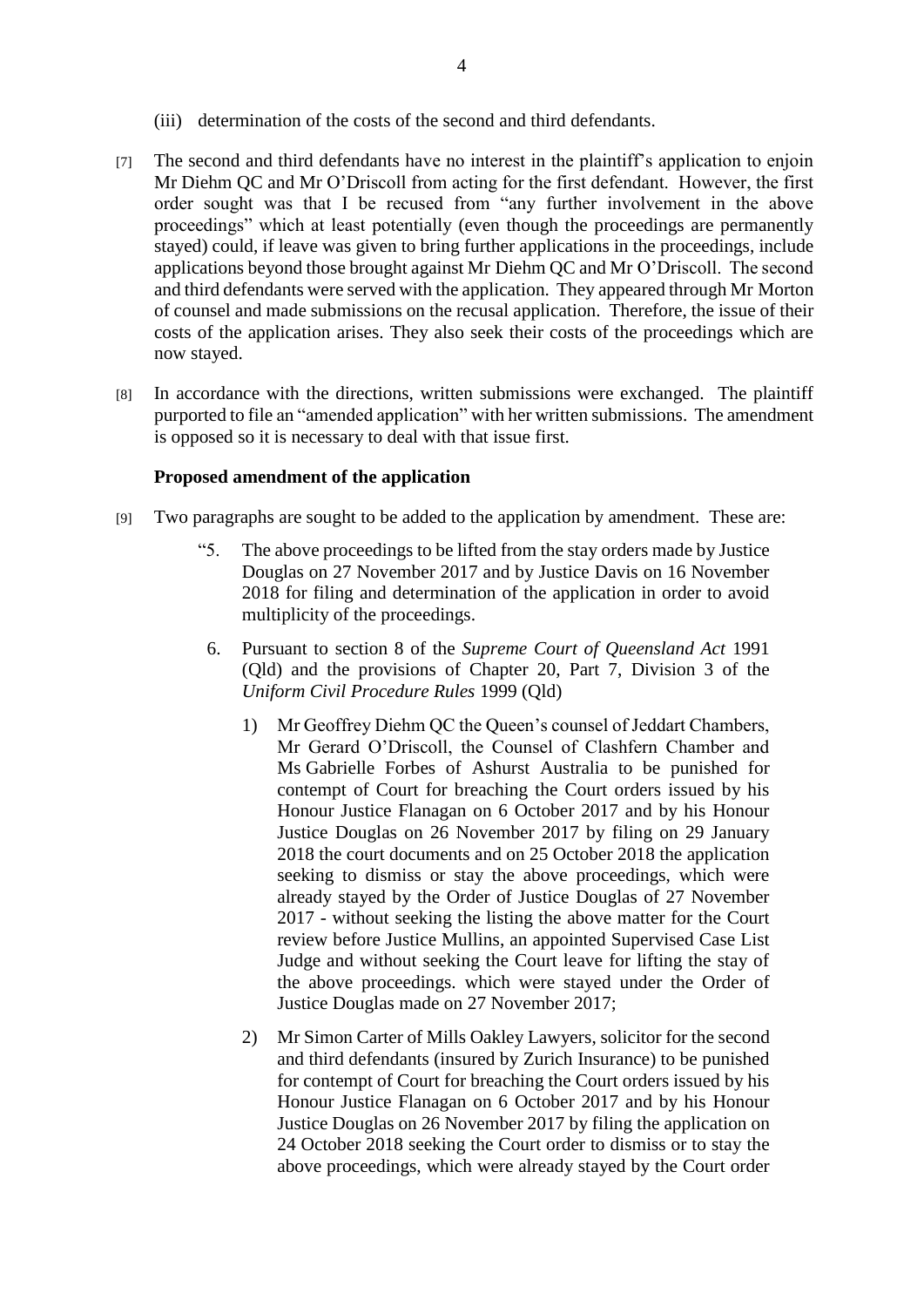made Justice Douglas on 27 November 2017 - without seeking the listing the above matter for the Court review before Justice Mullins, an appointed Supervised Case Judge and without seeking the Court leave to lift the stay of the above proceedings, which were stayed under the Order of Justice Douglas made on 27 November 2017."7

- $[10]$  The plaintiff has no right to amend the application. She needs leave.<sup>8</sup>
- [11] By the terms of the directions made on 8 January 2019, the plaintiff was to file written submissions by 11 January 2019 which she did. She also had a right to file submissions in reply to any submissions made by the first defendant, Mr Diehm QC and Mr O'Driscoll. Once the first defendant, Mr Diehm QC and Mr O'Driscoll filed submissions, the plaintiff exercised her right to file submissions in reply and did so on 25 January 2019.
- $[12]$  There is nothing in the plaintiff's initial written submissions<sup>9</sup> which addresses the question of leave. The first defendant, Mr Diehm QC and Mr O'Driscoll made submissions against leave which provoked a reply from the plaintiff in these terms:

"On 11 January 2019 the plaintiff sent the amended application to the Associate to Justice Davis seeking his Honour's leave to lift the stay of the proceeding for filing and determination of the amended application for punishment for contempt of court under section 8 of the *Supreme Court of Qld Act* 1991 (Old) and under Chapter 20 of the UCPR in order to avoid the multiplicity of the proceedings as the UCPR also allow the commencement of separate proceedings. The issue of the seeking the Court leave to file or amend the party can be remedied by seeking the Court leave, which *could be granted nunc pro tune*."<sup>10</sup>

- [13] The plaintiff was previously given leave to pursue the application in its original terms. Proposed paragraph 5 seeks to lift the stay to enable the contempt application to be heard. In context, the plaintiff only needs a further lifting of the stay if leave is granted to add proposed paragraph 6 by amendment. If I gave leave to add proposed paragraph 6, I would give leave to add paragraph 5, and would make orders in terms of proposed paragraph 5. For the reasons explained below I decline to allow proposed paragraph 6 to be added by amendment. There is nothing more which need be said about proposed paragraph 5.
- [14] As to the proposed paragraph 6:
	- (i) it is proposed to be filed in proceedings which have been permanently stayed;
	- (ii) while the plaintiff has leave to bring the application in its original form, she has no leave to bring an application for orders in terms of proposed paragraph 6 in the permanently stayed proceedings;
	- (iii) orders are sought not only against Mr Diehm QC and Mr O'Driscoll, who at least were named in the application in its original form, but also against Ms Gabrielle

 $\overline{a}$ <sup>7</sup> There are typographical errors in the paragraphs. They have been reproduced as they appear.<br><sup>8</sup> *Uniform Civil Procedure Rules* 1999 (UCPR)  $\rightarrow$  375

<sup>8</sup> *Uniform Civil Procedure Rules* 1999 (UCPR), r 375.

<sup>9</sup> Filed 11 January 2019.

<sup>&</sup>lt;sup>10</sup> Written submissions of the plaintiff 25 January 2019, paragraph 47.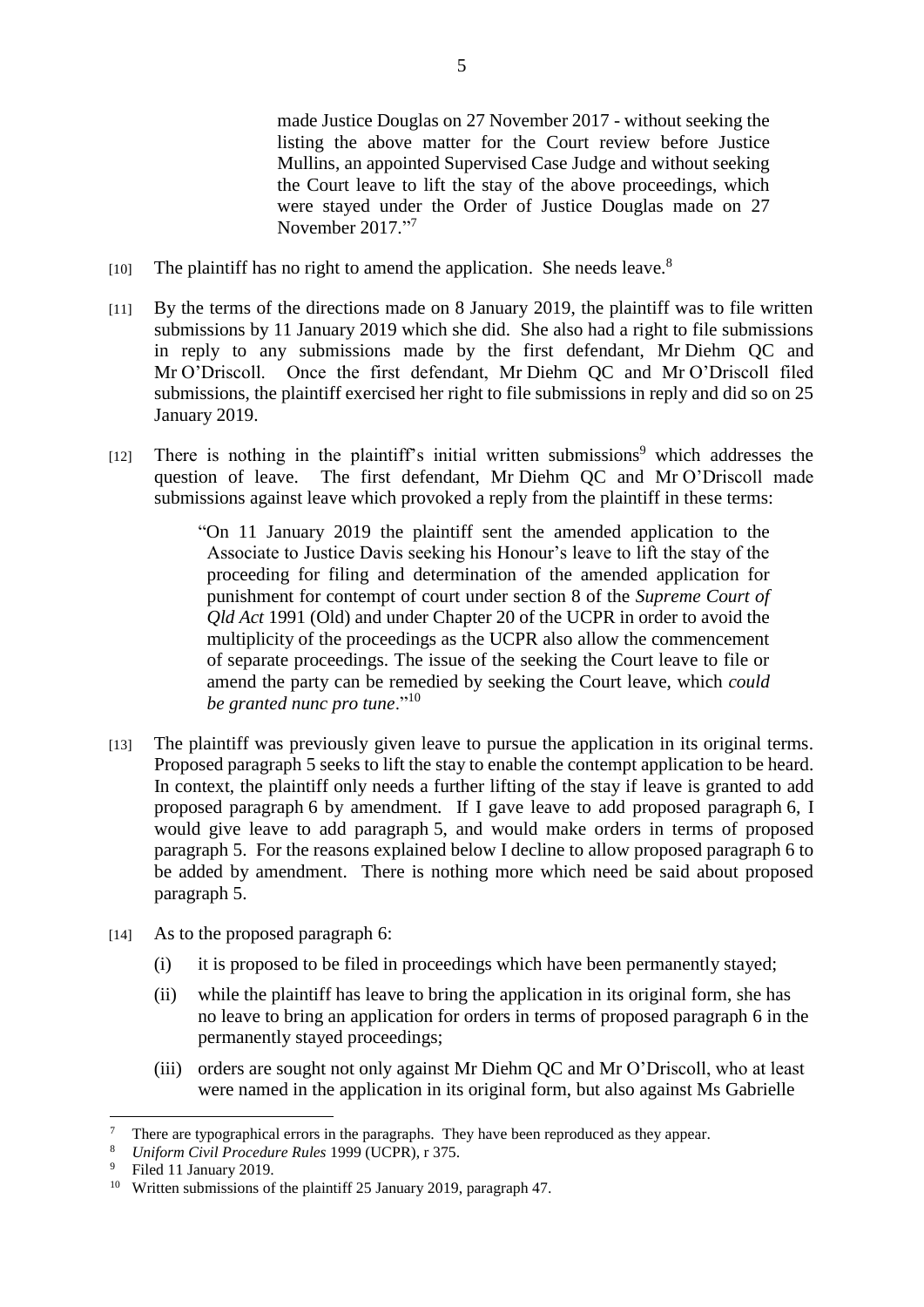Forbes and Mr Simon Carter, solicitors of the firms representing respectively the first defendant and second and third defendants;

- (iv) the plaintiff seeks orders punishing persons for contempt but there is no evidence of compliance with r 926 of the UCPR;
- (v) it is evident as explained below that the applications sought to be mounted by proposed paragraph 6 have no merit.
- [15] On 6 October 2017, Flanagan J made orders, relevantly here, directing the defendants to file any application and supporting materials "with respect to independent medico-legal examination of the plaintiff". His Honour directed that the application be placed on the Civil List for hearing on Monday, 27 November 2017. An application was filed and came before Douglas J who on 27 November 2017 made orders that the plaintiff's claim be stayed until she undertook the examinations within a time specified in the order.<sup>11</sup>
- [16] When the plaintiff then failed to nominate doctors to examine her, an application was brought to strike out the claim. That application was heard by me on 8 November 2018 and I made a guillotine order, the effect of which was that the proceedings would be permanently stayed if the plaintiff did not nominate doctors to perform the examinations.
- [17] The plaintiff's case was on the Self-Represented Parties Supervised Case List and the allegation which the plaintiff wishes to raise against Mr Diehm QC, Mr O'Driscoll, Ms Forbes and Mr Carter is that the bringing of the application to strike out her claim (ultimately heard by me on 8 November  $2018$ )<sup>12</sup> was in contempt of court because:
	- (i) the case had been stayed by order of Douglas J on 27 November 2017; and
	- (ii) the application was listed otherwise than upon direction of the Supervised Case List Judge.
- [18] The case which the plaintiff seeks to raise by proposed paragraph 6 of the application is misconceived. The staying of the proceedings until the plaintiff takes a step does not prevent a defendant from bringing an application to strike out the proceedings for want of prosecution if the step is not taken. It is also clearly not contempt of court to file an application in the Applications List without first reference to the Supervised Case List Manager.
- [19] For the reasons set out at paragraph [14] including the fact that the applications proposed by paragraph 6 have no reasonable prospect of success, I decline the plaintiff's application for leave to amend the application.

# **The allegations made against Mr Diehm QC and Mr O'Driscoll**

[20] In the plaintiff's submissions filed on 11 January, the plaintiff raises seven grounds which she submits justifies the orders sought against Mr Diehm QC and Mr O'Driscoll. The first defendant, Mr Diehm QC and Mr O'Driscoll answered those allegations in their written submissions of 18 January 2019. The plaintiff's further submissions of 25 January 2019 which were, by the order of 8 January 2019 to be submissions in reply, deal with some matters raised by the first defendant, Mr Diehm QC and Mr O'Driscoll, but make

<sup>11</sup> *Day v Woolworths Limited & Ors* [2018] QSC 266.

<sup>12</sup> *Day v Woolworths Limited & Ors* [2018] QSC 266.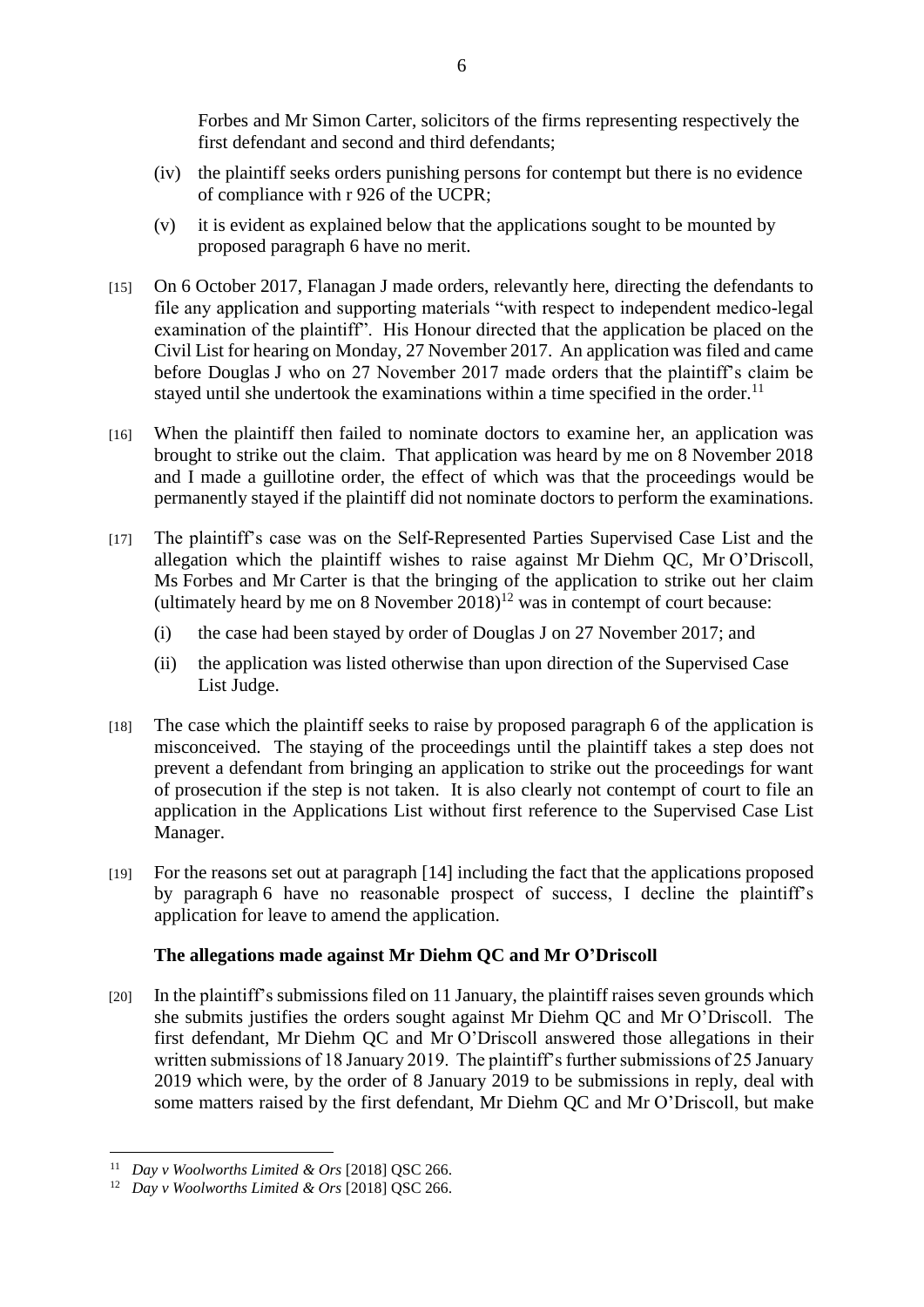yet further allegations. I will deal with the seven allegations identified in the submissions of 11 January before then turning to the submissions of 25 January 2019.

- [21] The plaintiff, in the 11 January 2019 submissions, refers to various principles concerning the conduct of barristers and those principles are not contentious:
	- (i) Counsel have duties to the court including to exercise independent judgment and, have duties to the efficient administration of justice.<sup>13</sup>
	- (ii) "The efficient administration of the justice system and public confidence in it substantially depends on the honesty and reliability of practitioner's submissions to the court".<sup>14</sup>
	- (iii) The court has an inherent jurisdiction to supervise the conduct of counsel.<sup>15</sup>
	- (iv) The court's inherent jurisdiction includes the making of orders preventing counsel from acting in a case. $16$
	- (v) The test for removal is "whether a fair minded reasonably informed member of the public would conclude that the proper administration of justice required that counsel be so prevented from acting."<sup>17</sup>
- [22] Turning now to the particular complaints.<sup>18</sup>

### **Involvement of Mr Diehm QC and Mr O'Driscoll in unduly protracted litigation and creating multiplicity of proceedings**

[23] The central allegation is that Mr Diehm QC and Mr O'Driscoll "are greatly benefited from protracted litigation, failing to provide the timely advice to the first defendant to properly prepare the matter as for Court trial at the stage of the pre-court proceedings". What is alleged, it seems, is that the barristers have acted in their own financial interests in protracting the proceedings. That, of course, is an extremely serious allegation to make. In support of it the plaintiff points to six applications that were made in the proceedings which the plaintiff says ought not to have been made and therefore, it seems, implicates Mr Diehm QC and Mr O'Driscoll in unduly protracting the litigation.

*Application for the date for the compulsory conference to be fixed*

[24] The first of these applications is an application for the date of the compulsory conference to be fixed. That application was heard by Judge Kingham in the District Court.<sup>19</sup> Mr O'Driscoll appeared for the first defendant on that day but not Mr Diehm QC. Her Honour dealt with the issue concerning the compulsory conference in this way:

> "When Woolworths commenced their application, it sought an order for the court to set a date for a compulsory conference. It later amended its application to seek an order to dispense with the compulsory conference. Mrs Day is now willing to participate in a compulsory conference on 22

<sup>13</sup> *Giannarelli v Wraith* (1988) 165 CLR 543 at 556.

<sup>14</sup> *Queensland Law Society Inc v Wright* [2001] QCA 58.

<sup>15</sup> *Kooky Garments Limited v Charlton* [1994] 1 NZLR 587.

<sup>16</sup> *Grimwade v Meagher* [1995] 1 VR 446 and *Yunghanns v Elfic Limited* (unreported, Victorian Supreme Court, 3 July 1998) Gillard J.

<sup>17</sup> *Grimwade v Meagher* [1995] 1 VR 446 at 452 and the cases considered there.

<sup>&</sup>lt;sup>18</sup> Identified in the submissions of 11 January 2015.

<sup>19</sup> *Woolworths Limited v Day & Ors* [2016] QDC 81.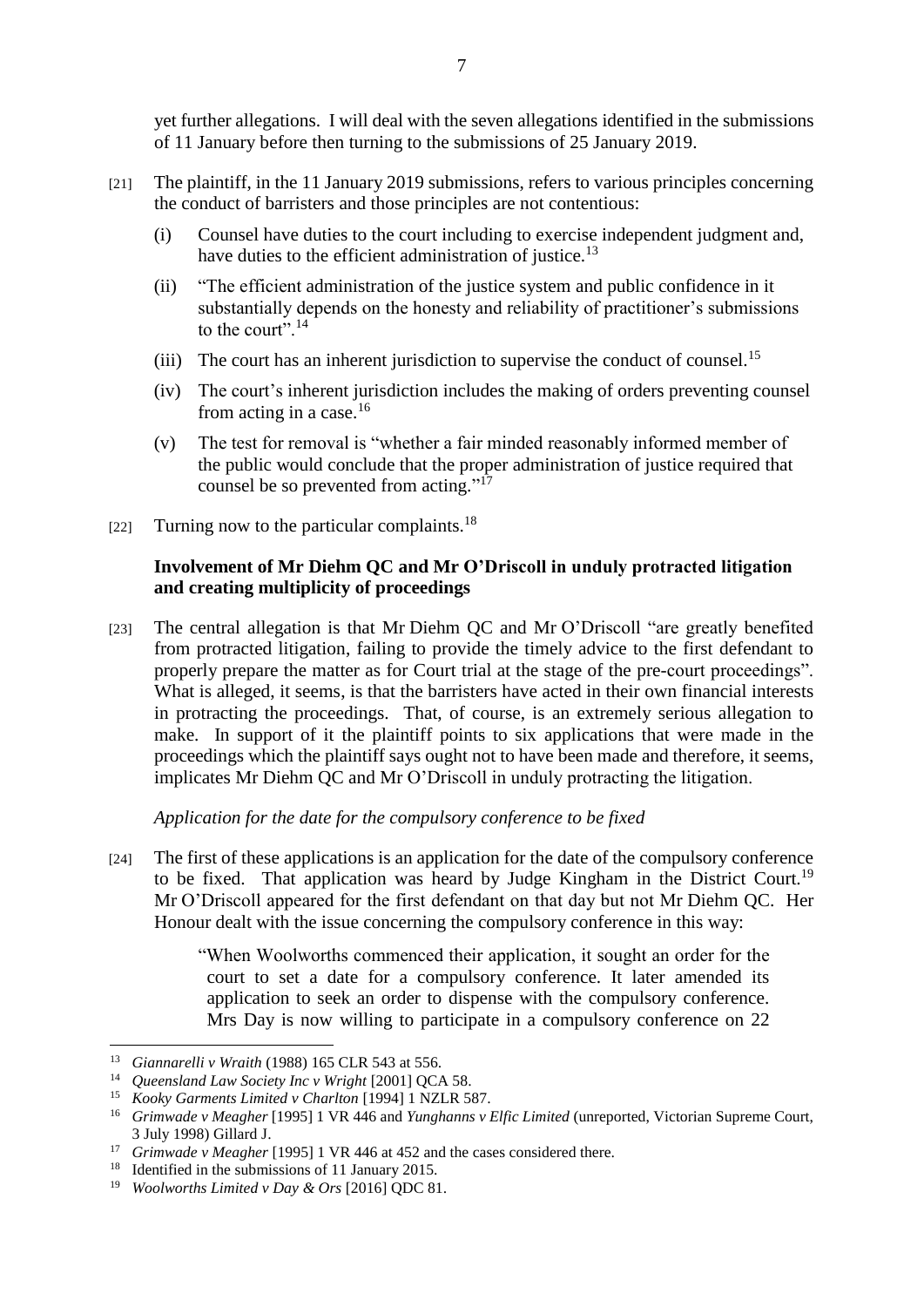April 2016; a date which is convenient to the other parties. Although Woolworths maintained its application to dispense with the conference; it did so only faintly. The date for the compulsory conference is set at 22 April  $2016."^{20}$ 

[25] In the end, then, all parties were content for the date of the compulsory conference to be fixed; even the plaintiff.

*Application to seek court order that the compulsory conference be dispensed with*

- [26] The application of the first defendant to dispense with the compulsory conference also came before Judge Kingham on 22 February 2016 and was disposed of as can be seen from the paragraph from her Honour's judgment set out above. As can be seen, the first defendant did not strongly press for the order.
- [27] Her Honour heard various applications on that day. Some were brought by the defendants and some were brought by the plaintiff. The Plaintiff was, except for a couple of exceptions, unsuccessful in her applications. The plaintiff appealed Judge Kingham's decision. The plaintiff in fact succeeded in the Court of Appeal but on a quite narrow issue. The vast majority of her arguments were rejected.<sup>21</sup>
- [28] Even at the early stage when Judge Kingham heard the applications, the litigation was becoming difficult. No legitimate criticism can be levelled at Mr O'Driscoll (Mr Diehm QC was not involved) as a result of the applications.

#### *Application to strike out a part of the plaintiff's pleadings*

- [29] In her written submission, the plaintiff identifies that application as court file document 14. In fact it is the application which is court file document 24. That application was heard by Douglas J on 27 November 2017. Both Mr Diehm QC and Mr O'Driscoll appeared. Substantial parts of the statement of claim were struck out.
- [30] Given the first defendant's success in the application, Mr Diehm QC and Mr O'Driscoll can hardly be criticised for their role in bringing it.

*Application to obtain the medico-legal reports which they failed to obtain in the pre-litigation stage as required*

- [31] In fact the application was to stay the proceedings until the plaintiff submitted to medicolegal examinations. That application was successful before Douglas J who ordered that the proceedings be stayed until the plaintiff submitted to the examinations. Those orders were upheld on appeal<sup>22</sup> and the plaintiff's application for special leave to appeal to the High Court of Australia was refused.<sup>23</sup>
- [32] Mr Diehm QC and Mr O'Driscoll cannot logically be criticised for their part in mounting a successful application.

<sup>20</sup> Paragraph 4.

<sup>21</sup> *Day v Woolworths Limited & Ors* [2016] QCA 337.

<sup>22</sup> *Day v Woolworths Limited & Ors* [2018] QCA 105.

<sup>23</sup> *Day v Woolworths Limited & Ors* [2018] HCASL 253.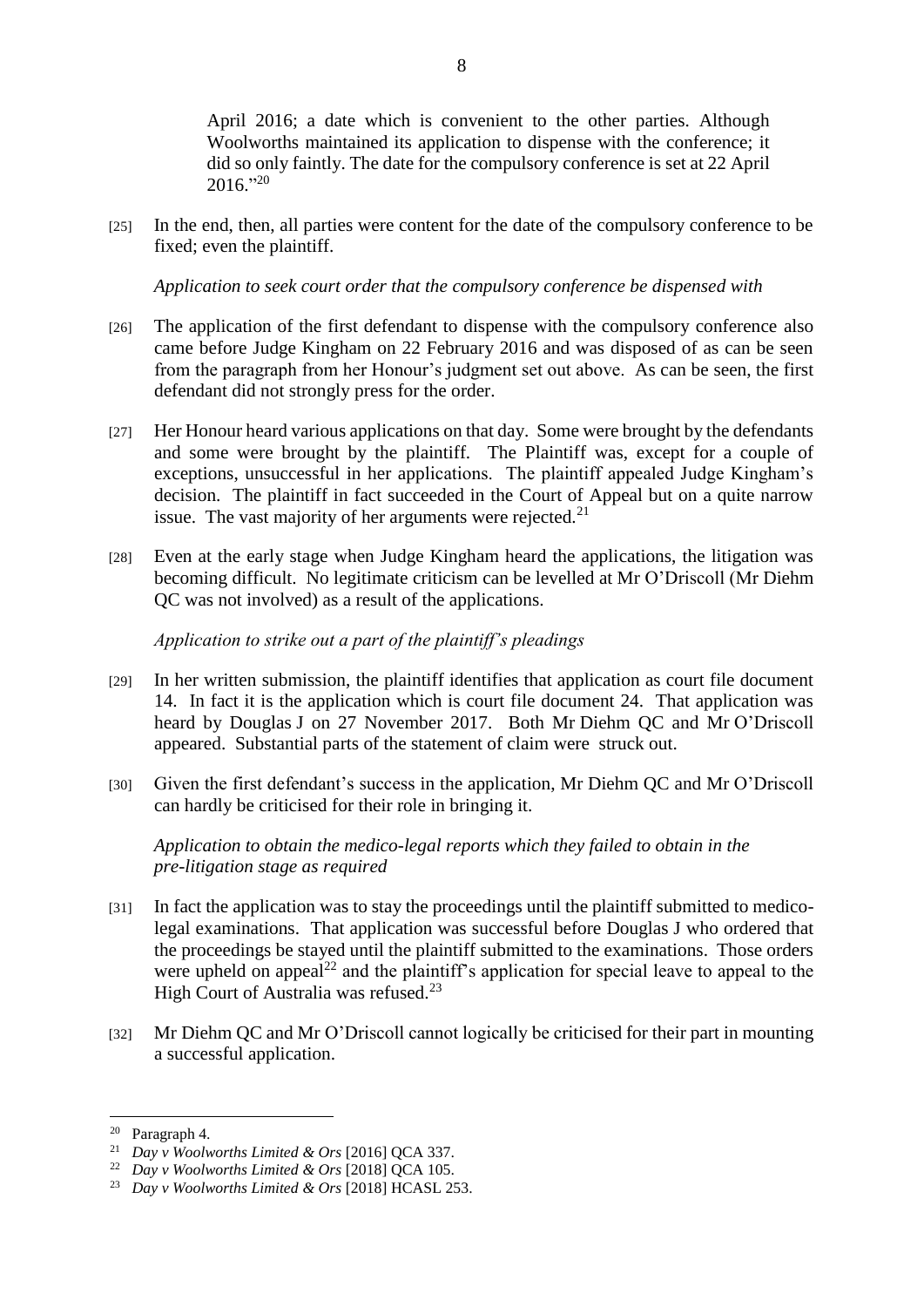*Application to stay the proceedings*

[33] The plaintiff says this application was the one filed as court document number 25. That is incorrect. That is the affidavit of Gabrielle Ann Forbes filed on 16 October 2017. The true identity of the application to which the plaintiff refers is a mystery.<sup>24</sup>

*Application to dismiss or stay the proceedings*

- [34] This is the application which resulted in the guillotine order and ultimately the permanent stay of the proceedings.<sup>25</sup> The application was based on the plaintiff's refusal to submit to medical examinations. The application was successful. No criticism can be levelled at Mr Diehm QC and Mr O'Driscoll.
- [35] What can be seen is that the first defendant has brought a number of applications. The first defendant has been successful in obtaining most of the relief sought in the applications. There is no basis to conclude that by Mr Diehm QC and or Mr O'Driscoll appearing in the applications (and perhaps advising the first defendant to bring them) they have acted improperly.

# **Irresponsible use of court process and privilege by failing to effectively manage court processes and being involved in abuse of process**

- [36] The plaintiff's complaints can be summarised as follows:
	- (i) failing to disclose documents;
	- (ii) pressuring the plaintiff at an early stage to attend a compulsory conference;
	- (iii) issuing liability responses without providing any supporting medical reports as required by the *Personal Injuries Proceedings Act* 2002;
	- (iv) a change of position in relation to the compulsory conference;  $^{26}$
	- (v) first seeking the date to be fixed then seeking that the conference be dispensed with;
	- (vi) "misleading the court about the actual date of the incident";
	- (vii) pressuring the plaintiff to nominate medico-legal experts;
	- (viii) improperly certifying to certain things in the certificates of readiness;
	- (ix) making a submission about the certificate of readiness which the plaintiff says was wrong;
	- (x) "supporting litigation by ambush" which is a complaint about providing written submissions to the plaintiff late. $27$
- [37] Most of the allegations which the plaintiff levels at Mr Diehm QC and Mr O'Driscoll do not relate to steps taken by either of them. Most are steps taken by their instructing solicitors. For example, in her affidavit filed 13 November 2017 the plaintiff asserts that a solicitor for the defendant, a Mr Sullivan, "stated in his affidavit sworn on 19 January

<sup>24</sup> It may be the application I decided in *Day v Woolworths Limited & Ors* [2018] QSC 266.

<sup>25</sup> *Day v Woolworths Limited & Ors* [2018] QSC 266.

<sup>&</sup>lt;sup>26</sup> Which is probably a reference to the first defendant firstly seeking a fixed date, then seeking that the compulsory conference be dispensed with.

<sup>&</sup>lt;sup>27</sup> Paragraph 19 of the written submissions of 11 January 2019.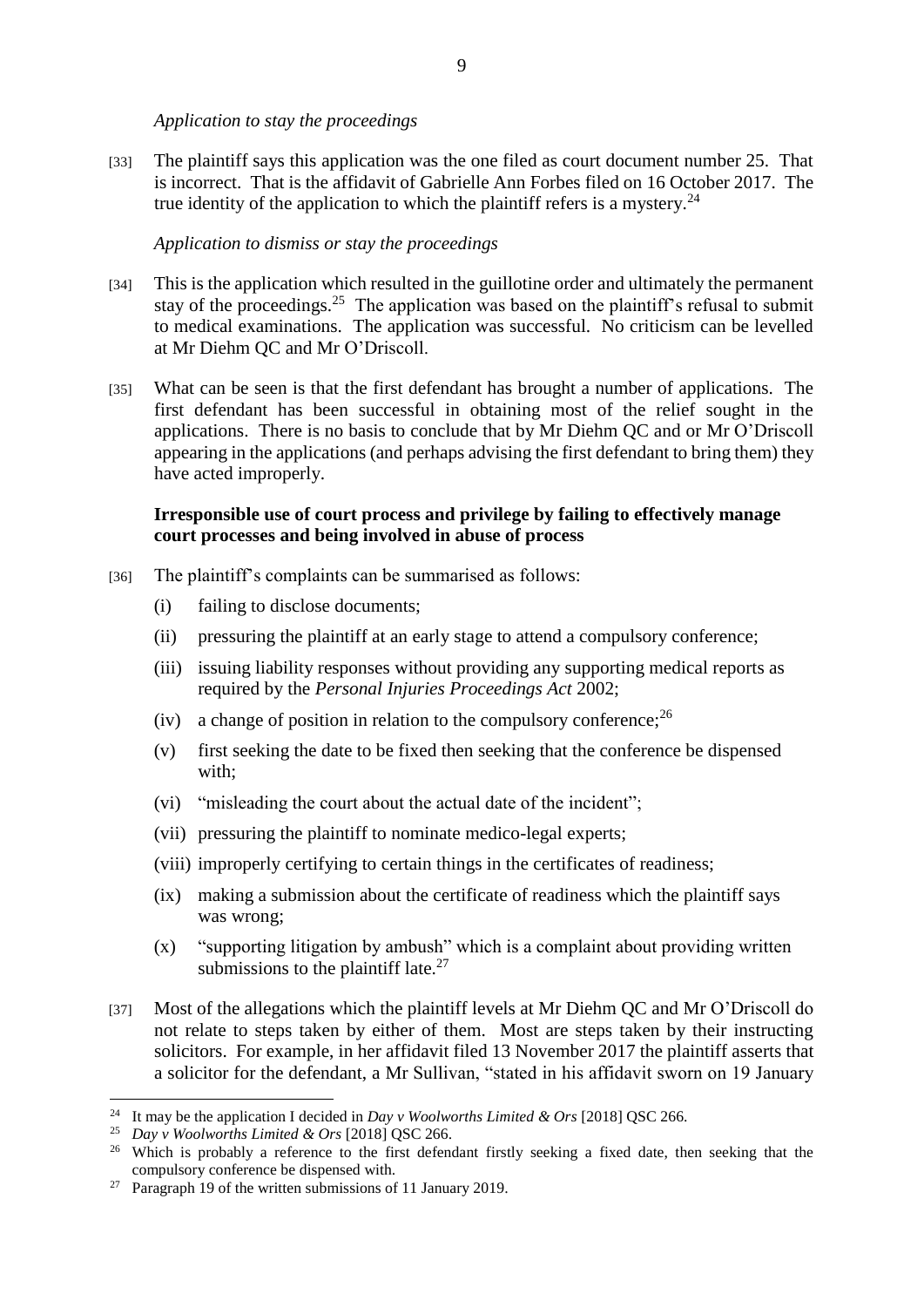2016 in support of the application the wrong date of the slip and fall incident as being 30 October 2014". This is what the plaintiff now attributes to Mr Diehm QC and Mr O'Driscoll

- [38] The steps taken as described in paragraph [36](i), (ii), (iii), (vi), (vii) and (viii) are all actions of others; not Mr Diehm QC or Mr O'Driscoll.
- [39] The complaints identified in paragraph [36](iv) and (v) concern the application before Judge Kingham and I have already dealt with that.
- [40] The complaint identified in paragraph  $[36]$ (ix) concerns a submission about the effect of s 37(2) of the *Personal Injuries Proceedings Act* 2002.<sup>28</sup> Even if Mr Diehm QC (who made the submission) was wrong as a matter of law, that is not a matter which ought lead to, or contribute to, his removal from the case.
- [41] The complaint about late delivery of outlines of submissions takes the plaintiff's application nowhere. Any complaint should have been raised with the judge hearing the particular application. I was not directed to anything in any of the judgments to suggest that the plaintiff sought any relief in relation to the allegedly late delivery of outlines of argument.

#### **Allegations of breach of the court orders of 6 October 2017 and 27 November 2017**

[42] The plaintiff submits that the orders of Justice Flanagan of 6 October 2017 and of Justice Douglas on 27 November 2017 (the latter judgment staying the proceedings) were "breached" by the filing of subsequent applications without first seeking a lifting of the stay. This raises the same issues the plaintiff seeks to raise by proposed paragraph 6 of the amended application and for the reasons I have already given there is no substance in the complaints.

# **Breach of Practice Direction Number 18 of 2018 "Efficient Conduct of Civil Litigation"**

- [43] The plaintiff has another case where she is suing the Queensland University of Technology and other defendants. She sought to consolidate that proceeding with the current proceeding. She complains that Mr Diehm QC and Mr O'Driscoll appeared opposing that application and sought costs. That conduct of Mr Diehm QC and Mr O'Driscoll was clearly justified as the consolidation application was dismissed with costs by Douglas J on 27 November 2017.
- [44] The plaintiff complains that her correspondence to the first defendant's solicitors was not answered to her satisfaction but there is nothing to suggest that either Mr Diehm QC or Mr O'Driscoll had any involvement with that correspondence.
- [45] There are various complaints raised by the plaintiff about stances adopted by the first defendant on various applications brought in the proceedings.<sup>29</sup> There is nothing to suggest any fault of either Mr Diehm QC or Mr O'Driscoll in those matters.

<sup>&</sup>lt;sup>28</sup> See the plaintiff's submissions of 11 January 2019 paragraph 19(h).

<sup>&</sup>lt;sup>29</sup> Paragraphs 27 and 19 of the submissions of 11 January 2019.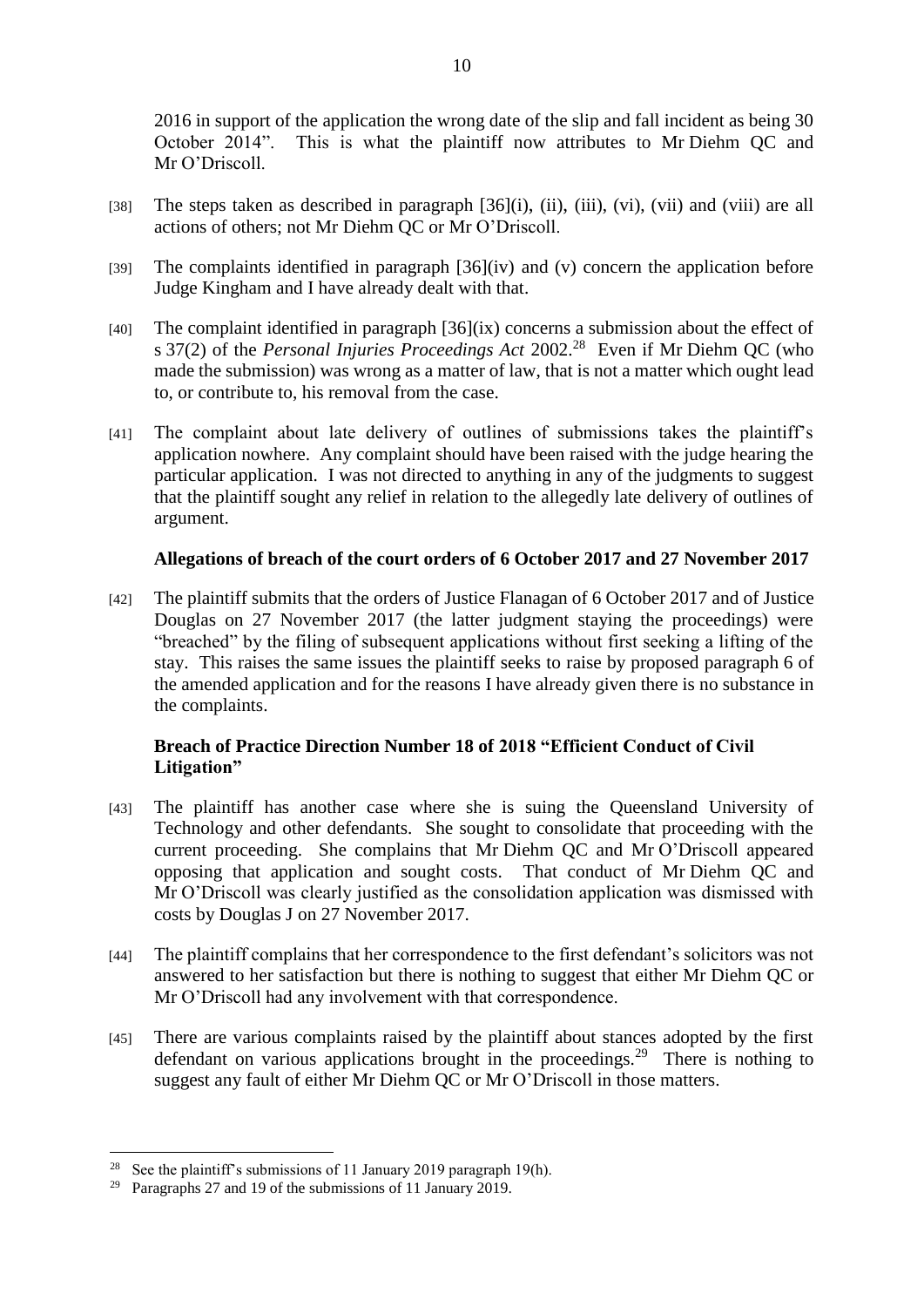- [46] The plaintiff further complains:
	- "30. Mr Diehm QC and Mr O'Driscoll failed to identify the issues as required by the said court Practice Direction by allowing his Honour Justice Davis himself to identify and tend to the court the list of the issues as exhibit "A" at the court hearing held on 17 December 2018 in the plaintiff's absence."<sup>30</sup>
- [47] What occurred on 17 December 2018 was that the plaintiff did not appear. I had (without any prompting from the parties, or from either of Mr Diehm QC or Mr O'Driscoll) prepared a list of outstanding issues which I then marked as exhibit "A". That was a step taken by me in the interests of the best management of the resolution of matters then outstanding. There can be no complaint against either Mr Diehm QC or Mr O'Driscoll because I took that step.

### **Allegations of abuse of court process by Mr Diehm QC and Mr O'Driscoll and involvement in professional misconduct**

- [48] This part of the plaintiff's written submission contains a series of disjointed statements about practitioner's duties to the court, the *Personal Injuries Proceedings Act* 2002 (PIPA), the Second Reading Speech to the *Personal Injuries Proceedings Bill* and various provisions of the Barrister's Conduct Rules.
- [49] I cannot identify any actual allegations levelled at Mr Diehm QC or Mr O'Driscoll.

### **Failing to advise the Court of Appeal about a binding authority and allegations of breach of the duties to the court**

- [50] This complaint relates to the hearing which resulted in the Court of Appeal's judgment in *Day v Woolworths Limited & Ors* (the 2018 judgment)<sup>31</sup> where the reasons were given by Sofronoff P. The other judges agreed with the President. Mr Diehm QC appeared in the Court of Appeal in that appeal but not Mr O'Driscoll. The complaint is that the Court of Appeal was not directed to its own decision in *Day v Woolworths Limited & Ors* (the 2016 judgment). $32$
- [51] At paragraph 36 of the 2016 judgment, this was said by Jackson J:
	- "[36] The first respondent submitted that s 27 of PIPA continues to operate to enable a claimant to ask for information about the circumstances of or the reasons for the incident after a court proceeding is started for the claim. It relied on *Angus v Conelius* for that conclusion. However that case considered provisions of the *Motor Accident Insurance Act* 1994 (Qld). There are differences in the statutory provisions involved under PIPA. Accordingly, in *Cleary v Rinaudo* it was held that provisions close in their text to those of PIPA did not operate to create a continuing right to ask for information under the equivalent to s 27 of PIPA after a court proceeding was started. Although I incline to

<sup>30</sup> Paragraph 30 of the submissions of 11 January 2019.

<sup>&</sup>lt;sup>31</sup> [2018] QCA 105.

<sup>32</sup> [2016] QCA 337.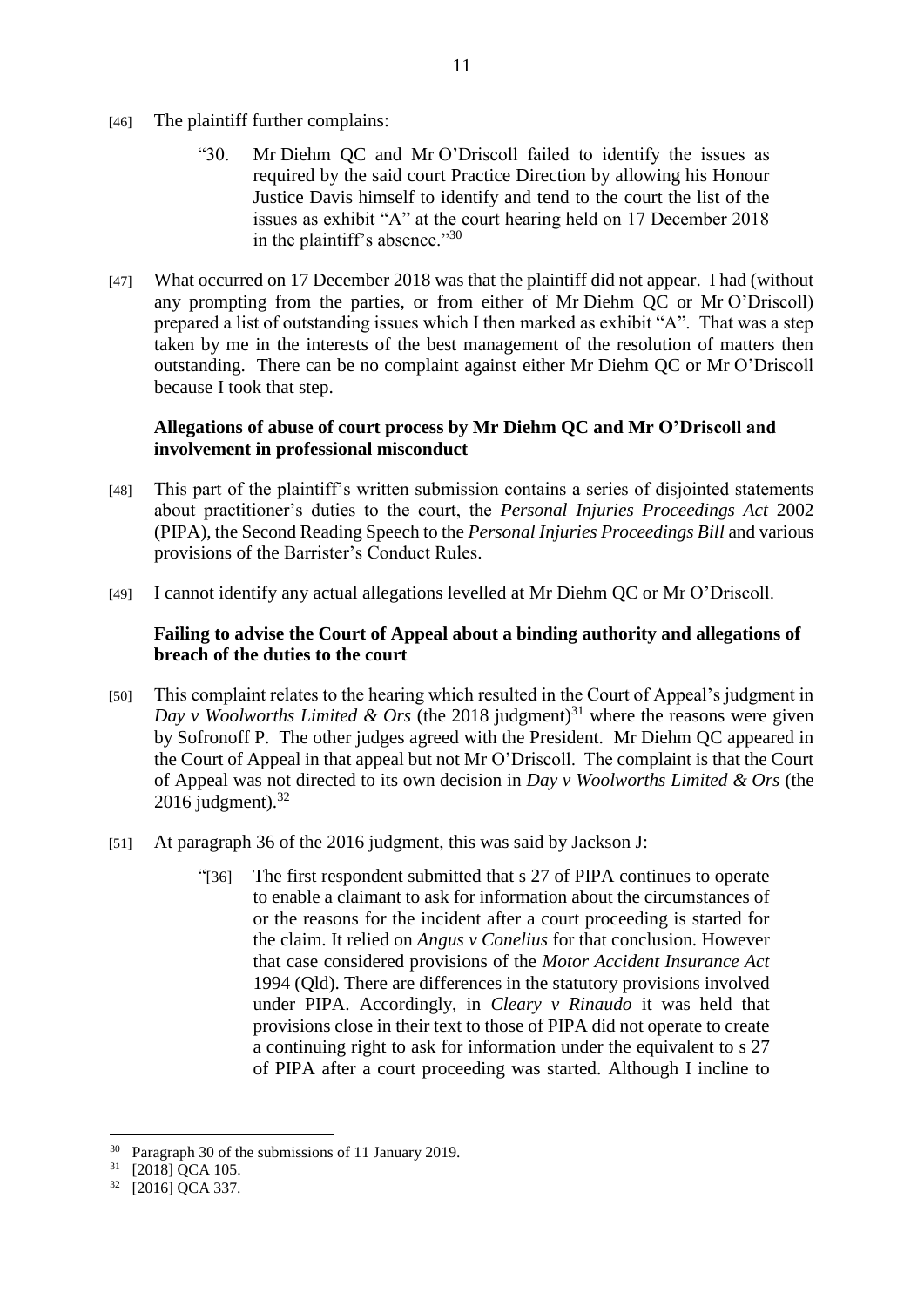think that the latter view is correct in the case of PIPA, it is not necessary to answer the question finally in this case."33

- [52] In the 2018 judgment,  $34$  this was said by the President:
	- "[27] For many decades it has been the law in Queensland that a plaintiff in a personal injuries matter must undergo a medical examination by doctors selected from a panel offered by a defendant. Section 25 of the *Personal Injuries Proceedings Act* 2002 (Qld) now obliges such a claimant to comply with a request like the one the defendants made. Section 35 of that Act empowers the Court to order a noncomplying party to take specified action to remedy a default in compliance."
- [53] Jackson J expressly declined to decide the issue of the proper construction of s 27 of the PIPA. The plaintiff made written submissions to the Court of Appeal and could have referred to the judgment in 2016 if she so wished. She did not.
- [54] The plaintiff complains that Mr O'Driscoll, when he appeared before me on 16 November, failed to bring to my attention the fact that the plaintiff had brought an application for an order that I recuse myself.
- [55] This issue has been raised by the plaintiff before and I have dealt with it in an earlier judgment.<sup>35</sup> Mr O'Driscoll did not intentionally mislead me.
- [56] The plaintiff complains that Mr Diehm QC and Mr O'Driscoll should have somehow insisted that the application which was heard by me on 8 November 2018 should be heard by Martin J.<sup>36</sup>
- [57] The plaintiff has previously complained that the application which I heard on 8 November was listed before Martin J and then transferred to me. Of course the case simply came to me in the ordinary course of Martin J's organisation of the Applications List as I have explained in a previous judgment.<sup>37</sup> The plaintiff now blames Mr Diehm QC and Mr O'Driscoll who apparently "failed to notify the court that Justice Davis should not be holding the hearing of the above matter which was transferred to his Honour … in breach of the court's guidelines in allocation of the cases …". The fact that the case was allocated to me in the ordinary course of the court's business does not raise any issues about the conduct of Mr Diehm QC or Mr O'Driscoll.
- [58] The plaintiff complains that Mr O'Driscoll should not have sought to proceed in her absence on 16 November 2018. Judgment on the application heard on 8 November was delivered on 16 November. The plaintiff did not appear. I proceeded and dealt with the question of costs. Nothing occurred on that day which could raise any legitimate criticism of Mr O'Driscoll. Mr Diehm QC was not even present.

<sup>&</sup>lt;sup>33</sup> Citations omitted.

<sup>34</sup> [2018] QCA 105.

<sup>35</sup> *Day v Woolworths Limited & Ors* [2019] QSC 40 at [57]-[62].

<sup>36</sup> Paragraph 46 of the submissions of 11 January 2019.

<sup>37</sup> *Day v Woolworths Limited & Ors*[2019] QSC 40 at [20]-[24].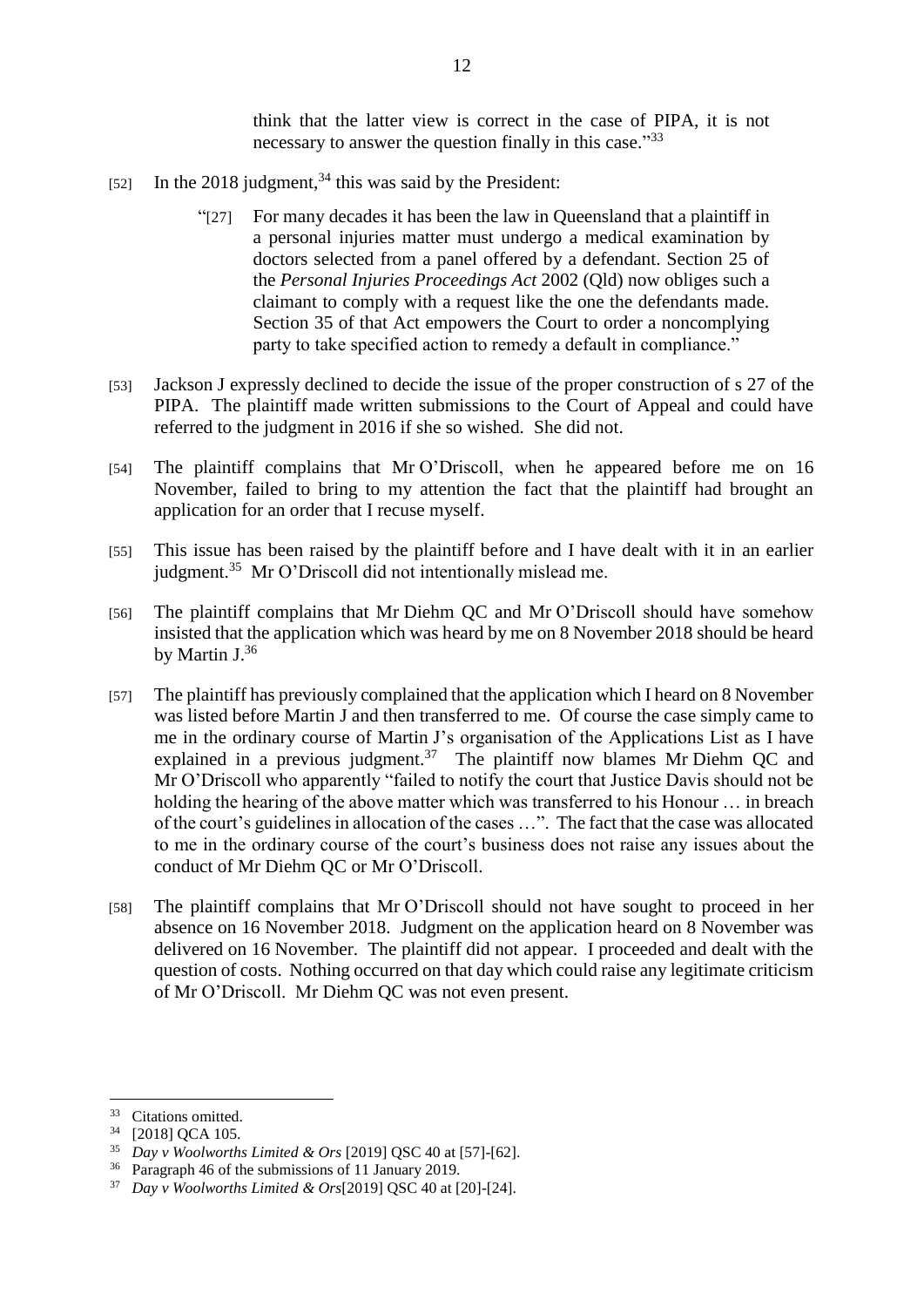# **A breach of clause 95; briefs which must be refused or returned by the Barrister's Conduct Rules**

- [59] By the terms of the Barristers' Conduct Rules, briefs must be returned in various circumstances including where the client's interest in the matter may be in conflict with the barrister's own interest, or where the barrister might be a witness in the case, or where the barrister's own personal or professional conduct may be attacked in the case.
- [60] Even in those circumstances, a barrister may continue to hold the brief with the approval of the President of the Bar Association.<sup>38</sup> That approval was obtained from Mr Gavin (Sandy) Thompson QC at a time after the Bar election of Rebecca Treston QC as president and the plaintiff says that therefore the approval ought to have been given by her.
- [61] Mr Diehm QC, on his own behalf and on behalf of Mr O'Driscoll, told me that approval had been received from Mr Thompson QC. I have no reason to disbelieve that. Mr Thompson QC was obviously content to give the approval even though Ms Treston QC was president elect.
- [62] The Barrister's Conduct Rules have been complied with.
- [63] In any event, even if there was a breach of the rule, I would not enjoin Mr Diehm QC and Mr O'Driscoll from acting for the first defendant. The allegations which the plaintiff made against Mr Diehm QC and Mr O'Driscoll are misconceived. There was no realistic possibility that either Mr Diehm QC or Mr O'Driscoll were going to be witnesses in the application. There was also no reasonable prospect that any actual conflict would emerge between the position of Mr Diehm QC and Mr O'Driscoll and the first defendant. Further, Mr Diehm QC and Mr O'Driscoll have acted for the first defendant in this proceeding for some time. The first defendant has no doubt paid significant fees to Mr Diehm QC and Mr O'Driscoll and would be disadvantaged if new counsel had to be briefed as a result of baseless allegations levelled at Mr Diehm QC and Mr O'Driscoll. They were right to retain the briefs.

# **Disposition**

- [64] In some respects the plaintiff's written submissions of 25 January 2019 are submissions genuinely in reply to the written submissions of the first defendant, Mr Diehm QC and Mr O'Driscoll. I have had regard to those submissions. In other respects the submissions are not genuinely submissions in reply. There are disjointed and irrelevant submissions directed at the conduct of various judges including McMurdo P, Sofronoff P, Morrison JA, Douglas J and Daubney J. There are various submissions which relate to arguments that the plaintiff has run and lost in previous applications. Scattered throughout the submissions are threats to refer the case to the United Nations and the Legislative Assembly of Queensland. All these submissions are irrelevant to the present applications.
- [65] The application against Mr Diehm QC and Mr O'Driscoll ought to be dismissed.

 $\overline{a}$ <sup>38</sup> Rule 99.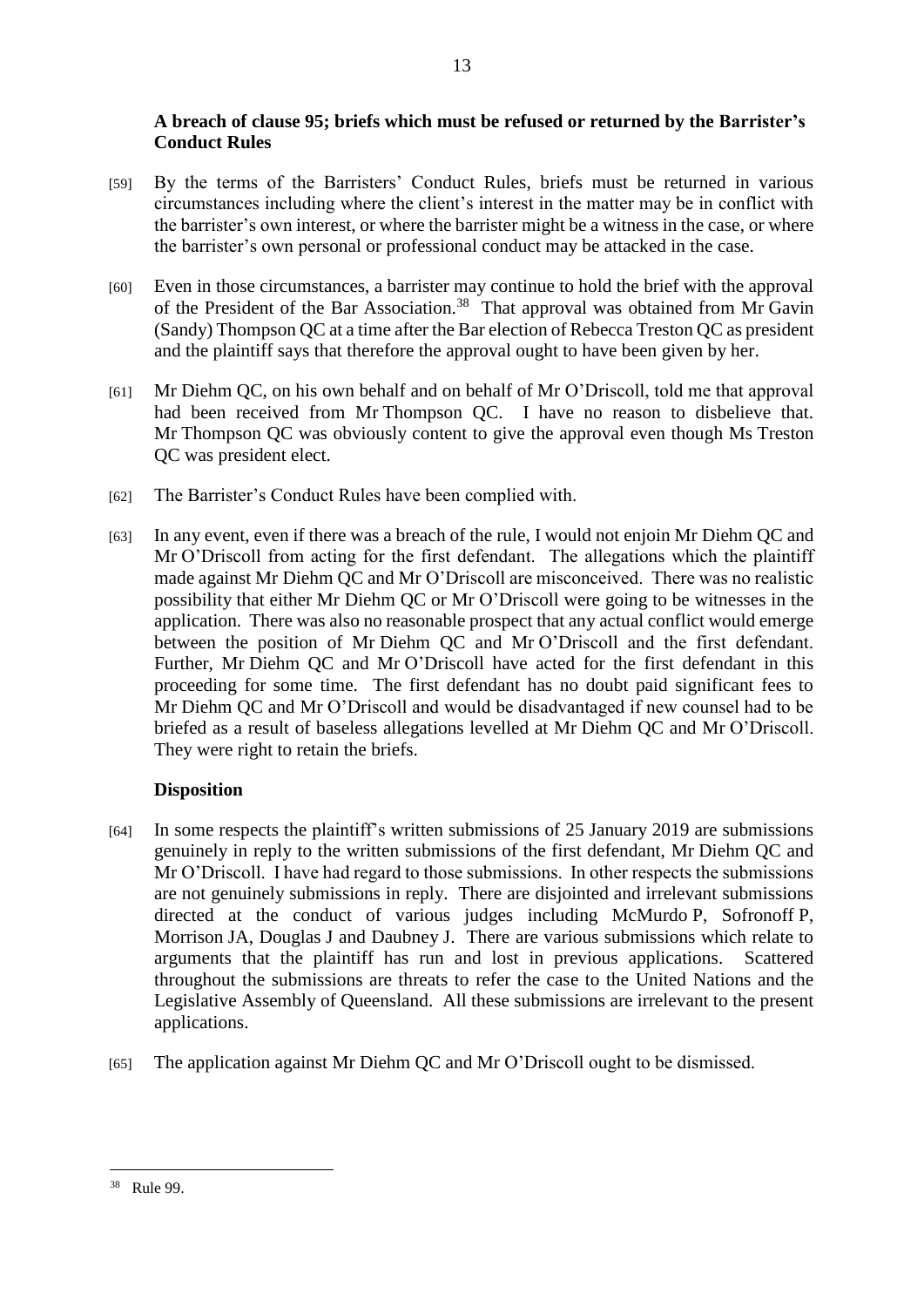#### **Costs**

- [66] The first defendant seeks costs of the application and of the proceeding and any reserved costs on the standard basis.
- [67] There is no claim by Mr Diehm QC or Mr O'Driscoll for costs, even though orders were sought against them personally. The general rule is that persons acting on their own behalf cannot claim any costs beyond out of pocket expenses. An exception has been recognised enabling a self-represented solicitor to claim professional fees for work done on the proceeding (the *Chorley* exception<sup>39</sup>). There is doubt as to whether selfrepresented barristers fall within that exception.<sup>40</sup> In any event, no claim is made.
- [68] It will be up to the costs assessor to determine what costs relate to the first defendant's defence of the application and what costs relate to Mr Diehm QC and Mr O'Driscoll's defence.
- [69] The second and third defendants seek their costs of the application on the indemnity basis and otherwise seek their costs of the proceeding including reserved costs on the standard basis.
- [70] By r 681, costs ought follow the event unless the court considers otherwise.
- [71] The plaintiff made detailed submissions on costs in her reply submissions. As to the costs of the application, she regurgitated the arguments upon which she relied to assert that apprehended bias was shown such that I should recuse myself. For the reasons I delivered on 1 March 2019, those arguments failed.
- [72] In relation to the costs of the proceedings, the plaintiff made a series of submissions about the strength of her case for damages for personal injuries for falling in the Woolworths store. She also made allegations of systemic conduct by insurance companies to avoid liability. Various other allegations were made and then she sought an order that the second and third defendants or their legal representatives pay her costs and disbursements arising from the recusal application and that the first defendant or its legal representatives pay her costs and disbursements of the entire proceedings.
- [73] The plaintiff's claim has become permanently stayed solely because of her refusal to submit to medical examinations. For whatever reason, she chose to take that stance. She did not, upon the application of the defendants to strike out her claim, suffer an order dismissing or striking out the proceeding but received the benefit of a guillotine order to enable her a last chance to submit to medical examination. She chose not to take up that last chance and that decision effectively concluded the proceedings.
- [74] Having chosen to conduct herself in a way which inevitably led to the effective failure of her claim, I can see no reason why she ought not pay the costs of the defendants in defending the proceeding including reserved costs and including the costs of the present application.

<sup>39</sup> *London Scottish Benefit Society v Chorley* (1884) 13 QBD 872.

<sup>40</sup> The New South Wales Court of Appeal decided by majority that the *Chorley* exception applied to enable barristers who appear in their own case to claim professional fees*; Pentelow v Bell Lawyers Pty Ltd* [2018] NSWCA 150 but special leave has been given to appeal that decision; *Bell Lawyers Pty Ltd v Pentelow* [2018] HCA Trans 264.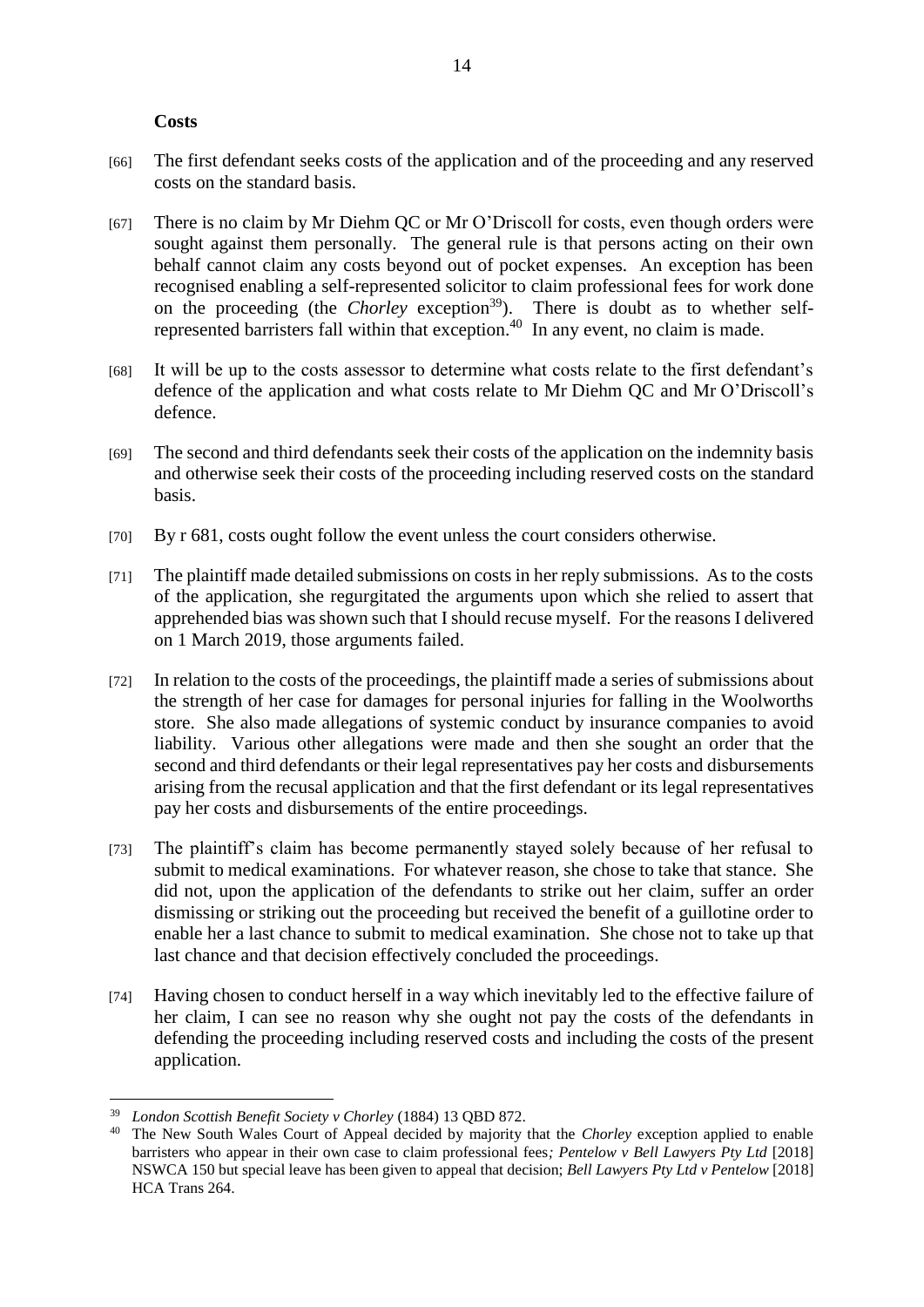- [75] Rule 703 of the UCPR empowers the court to order costs on an indemnity basis but the rule says nothing about how the discretion ought to be exercised. *Colgate Palmolive Company & Anor v Cussons Pty Limited*<sup>41</sup> is regarded as the leading authority on the award of indemnity costs. In that case Sheppard J identified various principles and considerations relevant to the exercise of the discretion.<sup>42</sup> I have had regard to those principles and considerations.
- [76] The plaintiff should pay the second and third defendants' costs of the application on the indemnity basis, as there are features which warrant departure from the usual costs order.
- [77] The application was filed before I delivered judgment on 16 November 2018 when I made the guillotine order. Once the plaintiff maintained her refusal to submit to medical examination and allowed her claim to become permanently stayed, there was limited utility in the application for orders that I recuse myself. In practical terms, the only application that I would be called upon to determine would be the application against Mr Diehm QC and Mr O'Driscoll. Had the recusal application been limited to seeking an order that I not sit on that application rather than "any further involvement in the … proceeding", then the second and third defendants would have had no interest in the application, need not have appeared, and would not have incurred any expense.
- [78] The plaintiff has a history of making unfounded allegations against judges,  $43$  and unsuccessful applications seeking orders against legal practitioners acting against her.<sup>44</sup> In the course of the litigation the plaintiff has complained as to her treatment by the court and those complaints have been found to be baseless.<sup>45</sup>
- [79] Another feature of the plaintiff's conduct of her claim is that she simply refuses to accept decisions made against her, even when she has unsuccessfully challenged those decisions on appeal.<sup>46</sup>
- [80] The plaintiff has involved the second and third defendants in an application, in which (but for the way the plaintiff chose to frame and prosecute the application) those defendants had no real interest. The recusal application was brought for the purposes of then prosecuting a completely misconceived application against barristers engaged by the first defendant. I view those features against the background of the plaintiff's poor conduct<sup>47</sup> and conclude that this is a case where an award of indemnity costs should be made in favour of the second and third defendants.

# **Orders**

- [81] I make the following orders:
	- 1. The application to amend the application filed 13 November 2018 is dismissed.

<sup>41</sup> (1993) 46 FCR 225.

<sup>42</sup> At 232-234.

<sup>43</sup> She objected to McMurdo P sitting on an appeal; *Day v Woolworths Limited & Ors* [2016] QCA 321, she challenged both Sofronoff P and Morrison JA; Court Document 90, paragraphs [105] to [164], Douglas J; *Day v Woolworths Limited & Ors* [2018] QCA 105 at [12]-[13], Daubney J; *Day v Humphrey & Ors* [2017] QCA 104, Mullins J; *Day v Humphrey & Ors* [2019] QSC 38.

<sup>44</sup> *Day v Woolworths Limited & Ors* [2018] QSC 266 at [43] and [51]-[67].

<sup>45</sup> *Day v Woolworths Limited & Ors* [2018] QSC 266 at [20].

<sup>46</sup> *Day v Woolworths Limited & Ors*[2018] QSC 266 at [25]-[30].

<sup>&</sup>lt;sup>47</sup> See paragraphs  $[78] - [79]$  of these reasons.